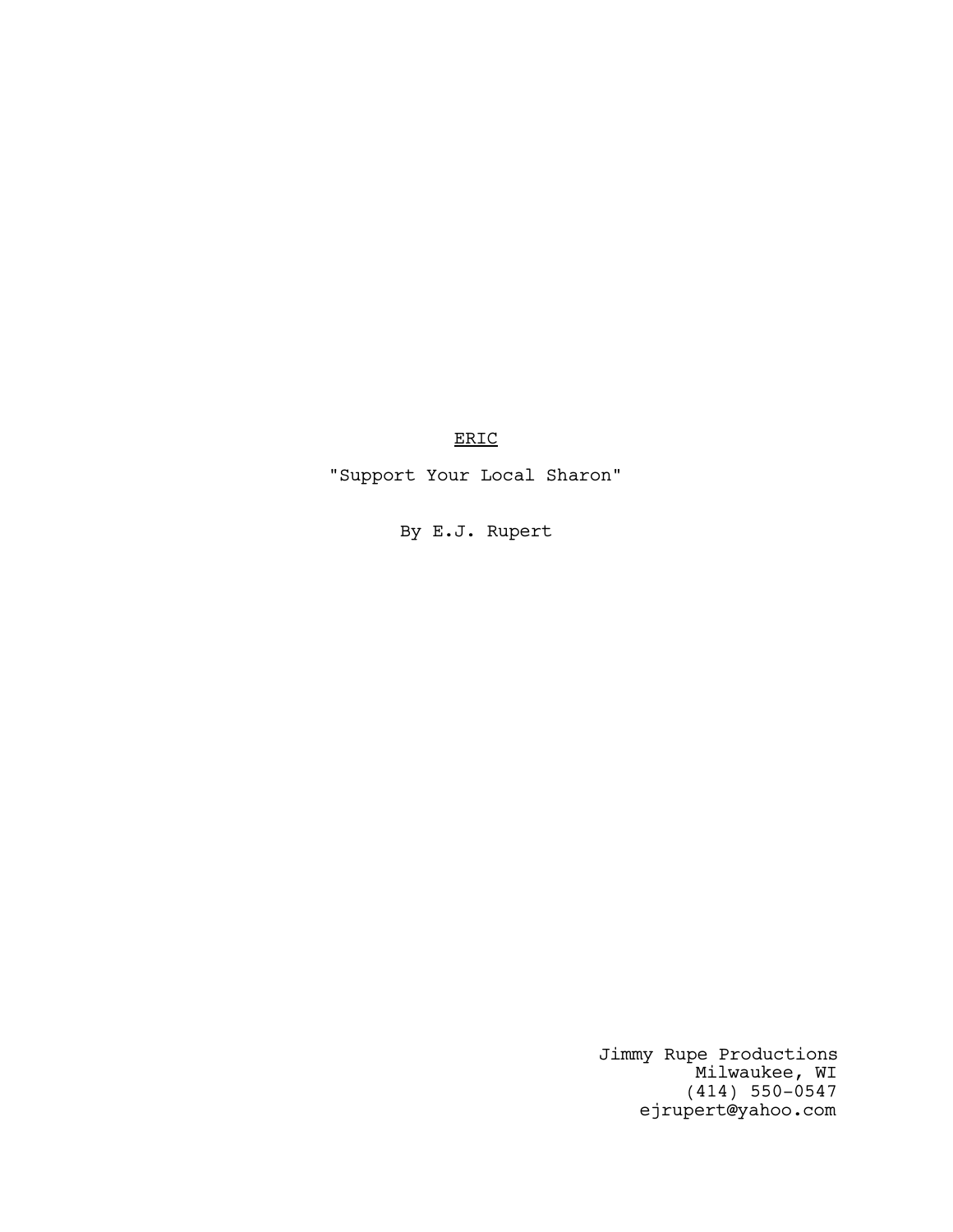INT. NELSON HOUSE - LIVING ROOM - DAY

ERIC NELSON, 15, and his girlfriend, BERNIECE WILLIAMS, 15, sit on the couch kissing.

> BERNIECE You love kissing, do you?

ERIC Hey, I've been waiting all my life to kiss you. I'm making up for lost time.

Berniece giggles, and they continue to kiss.

BERNIECE So when are you gonna introduce me to your boys?

ERIC What you mean? You met Dimmey.

BERNIECE I mean the rest of your boys.

ERIC

Already, huh?

Eric tries to kiss some more, but Berniece backs away.

BERNIECE So I'm good enough to have on the couch, but not enough to commit to?

ERIC

Berniece, you're in my parents' house. While they're home! If that's not commitment, I don't know what is.

## BERNIECE

Hmmph.

#### ERIC

Alright, don't give me the "hmmph". We're going to Timmy's Place for the Packer game. You'll see my friends then.

BERNIECE

Okay, that's better.

ERIC Now my lips need more kissin'.

BERNIECE No, the moment has passed.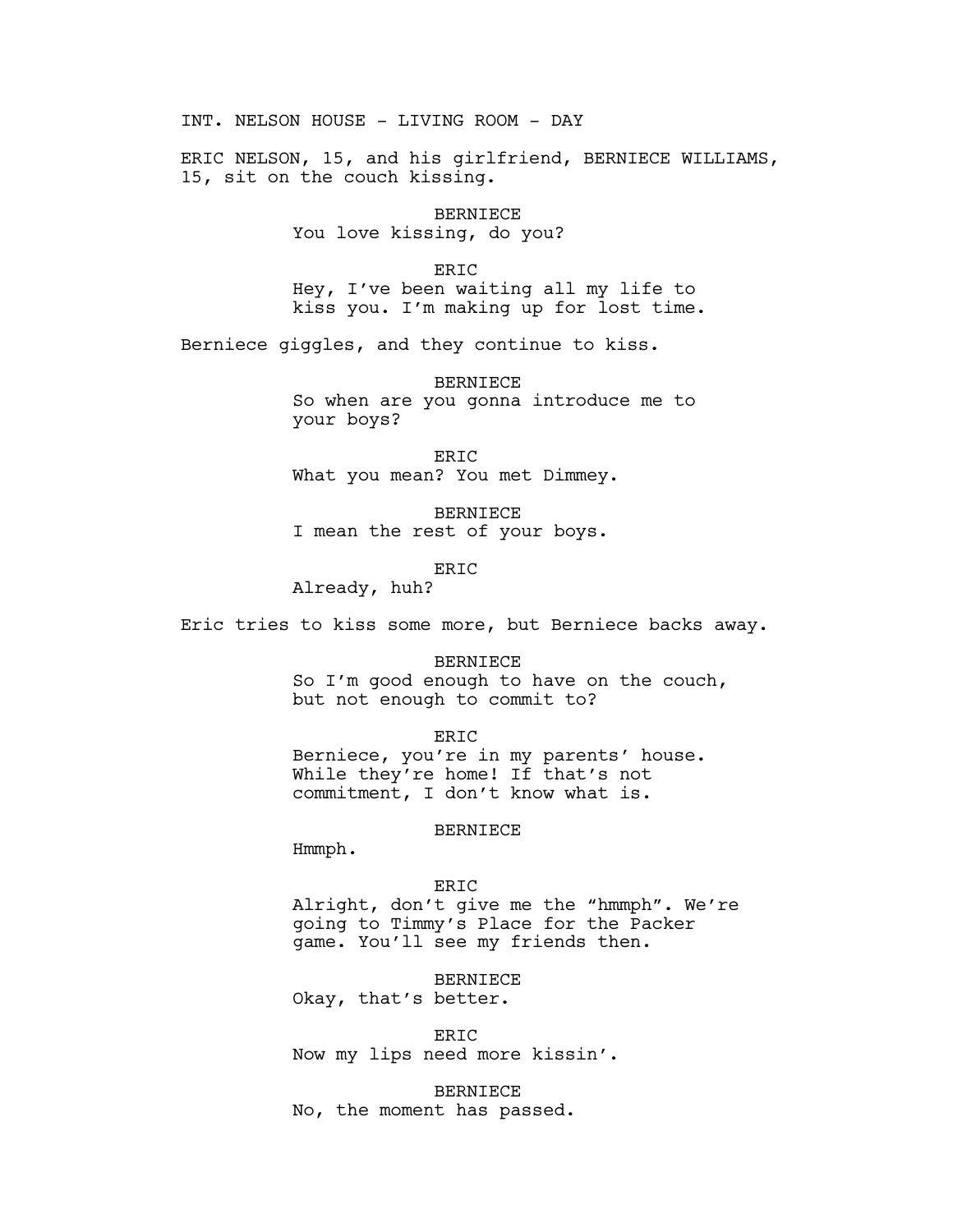They both giggle and continue kissing. Eric's mother, RHONDA NELSON-JAMES, and his stepfather, MATT JAMES, enter the living room.

## RHONDA

(to the kids) Hey, hey! Don't be bringin' no babies up in here!

# ER<sub>TC</sub>

Billy is!

MATT Billy lives in Madison!

Eric's brother, BILLY NELSON, 19, enters the living room with a basket of clothes.

# BILLY

Hey, guys.

ERIC Then why is he always here?

BILLY (ruffles Eric's head) Because I know you miss me so, so, much.

Eric groans.

RHONDA Billy, are you gonna wash the baby's clothes here, too, when it comes?

#### BILLY

No, Mom. Getting it all out of my system now. Speaking of the baby, I gotta call Sharon. Hold on.

Billy puts down the basket and pulls out his phone. He dials, waits, then hangs up.

> BILLY (CONT'D) Her phone has been going straight to voicemail all day. She needs to clean her mailbox.

#### BERNIECE

Uh oh.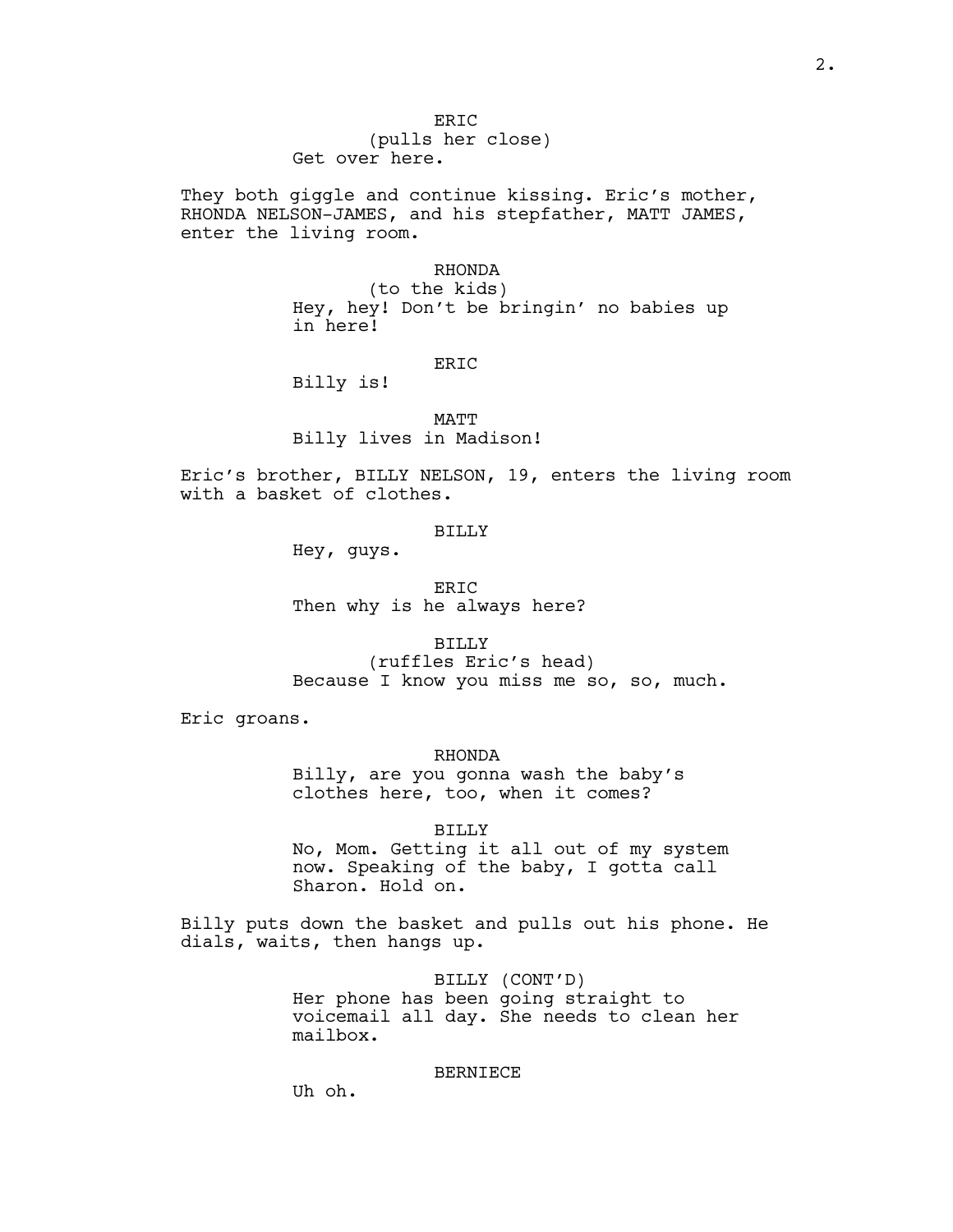BILLY

(to Berniece) What was that?

BERNIECE Meaning, "Uh oh, I gotta get home." See ya, Eric.

Berniece leaves.

ERIC

Bye.

RHONDA Billy, did you do anything to make Sharon mad?

ERIC You know, like get her pregnant?

BILLY

Shut up, Eric.

MATT

(to Billy) Hey, now. Just go visit her at her house, or job, or something. I'm sure everything's all right.

# BILLY

Fine.

Billy exits.

MATT And you, Eric, you don't need to be following in your brother's footsteps.

RHONDA (to Eric) Yeah, no sex until you're married.

MATT (sarcastically, arms crossed) Right, because you'll have all the sex you want when you're married.

Eric and Rhonda look at Matt. Rhonda frowns.

MATT (CONT'D) (with enthusiasm, lifts his arms up) Right! Because you'll have all the sex you want when you're married! (MORE)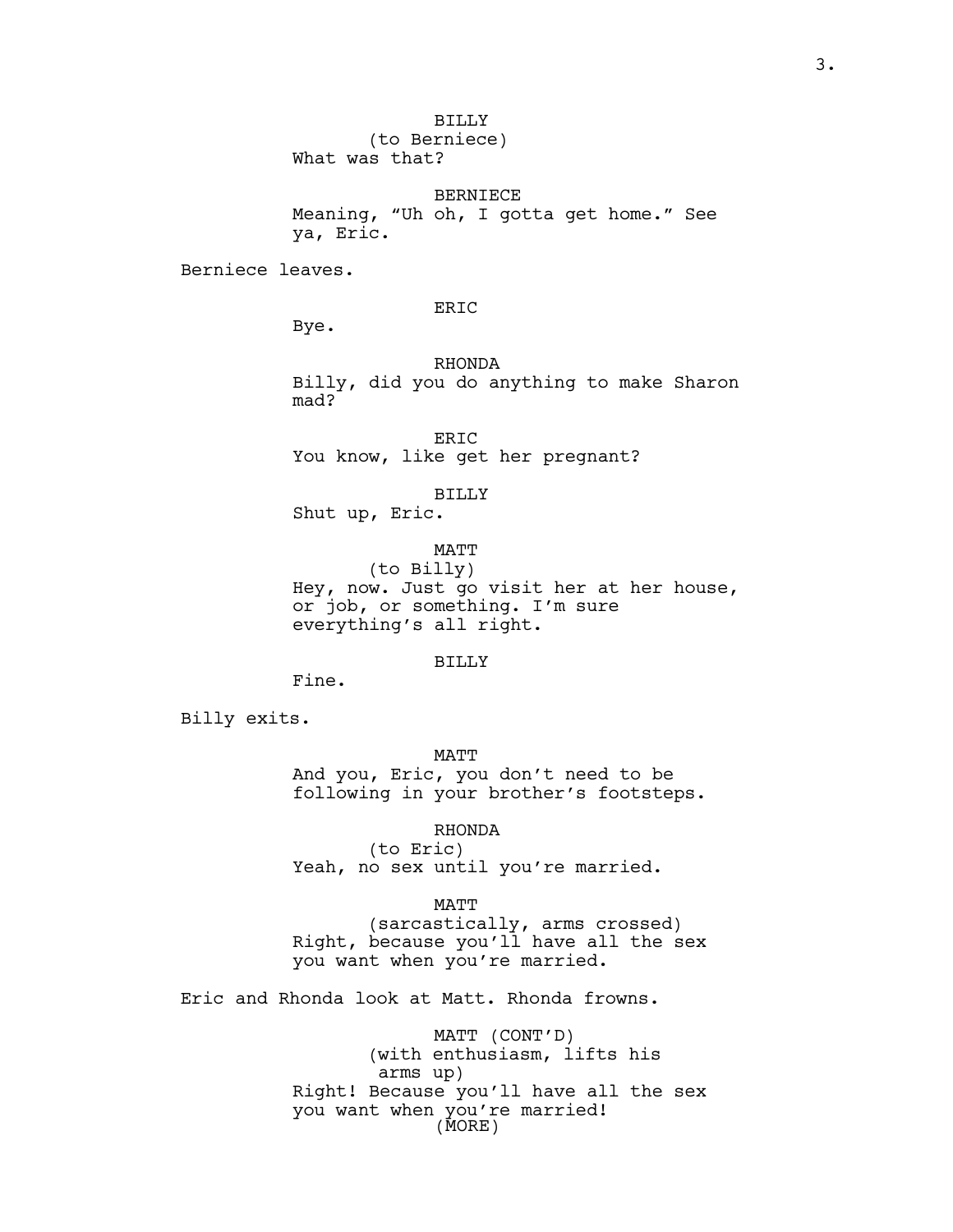(sotto voce) Wait, which tone is worse? (calling out) What's that, Billy? MATT (CONT'D)

Matt runs after Billy.

INT. TIMMY'S PLACE - DAY

Eric and Berniece walk into the restaurant, which is filled with people watching the football game on multiple TV's.

> BERNIECE Man, the place is packed!

ERIC Hey, if you know, you know!

BERNIECE What does that mean, anyway?

ERIC

I don't know. (chuckles with Berniece) Here they go right here.

They approach a group of boys with their girlfriends. Among the group are Eric's and Berniece's best friends, DIMMEY ROBERTS and CONNIE McDOWELL, respectively, both 15.

> ERIC (CONT'D) Hey, what's up, guys? This is my girl, Berniece.

The group exchanges pleasantries.

#### DIMMEY

So, ladies, do you wanna sit with us and pretend you know the game, or do you wanna go talk girl stuff?

# CONNIE

We'll talk girl stuff. (points to the TV) By the way, your kicker needs to stop kicking it out of bounds. It gives the other team better field position.

Connie and Berniece step aside.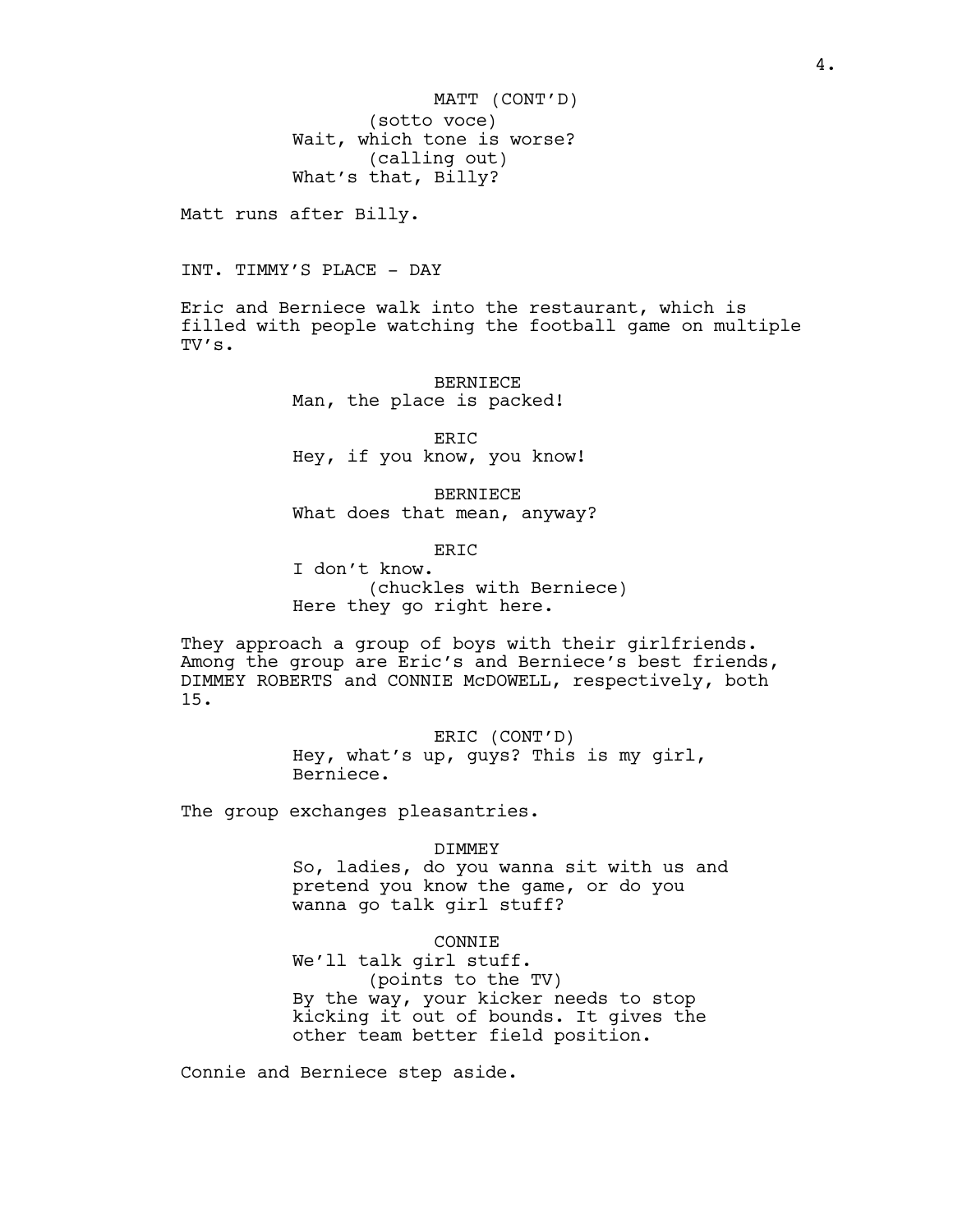CONNIE (CONT'D) Are you just gonna take that?

## BERNIECE

Take what?

CONNIE You're "his girl"? Not "his girlfriend"?

#### BERNIECE

(scoffs) Whatever, man.

SFX: The restaurant CHEERS.

ERIC Touchdown! We scored first! Alright, Chaz, pay up!

Eric walks to the table where CHAZ TREPUR, teens, sits, lays his head on the table, and naps. He holds a dollar bill in his hand, and Eric takes it.

> ERIC (CONT'D) Oh, now you don't have nothing to say, huh?

Eric walks away.

EXT. SCHOOLYARD - THE NEXT DAY

Berniece and Connie sit at tables eating their lunches. ELEANOR DUMBECK, 16, sits nearby.

> BERNIECE It's not a big deal, Connie.

#### ELEANOR

What's up?

CONNIE Eric introduced Berniece to his friends as "my girl."

# ELEANOR

As in... (seductively) ..."my girl", or... (deep voice) ..."my girl, y'know what I'm sayin'?"

She mimics trendy hand gestures.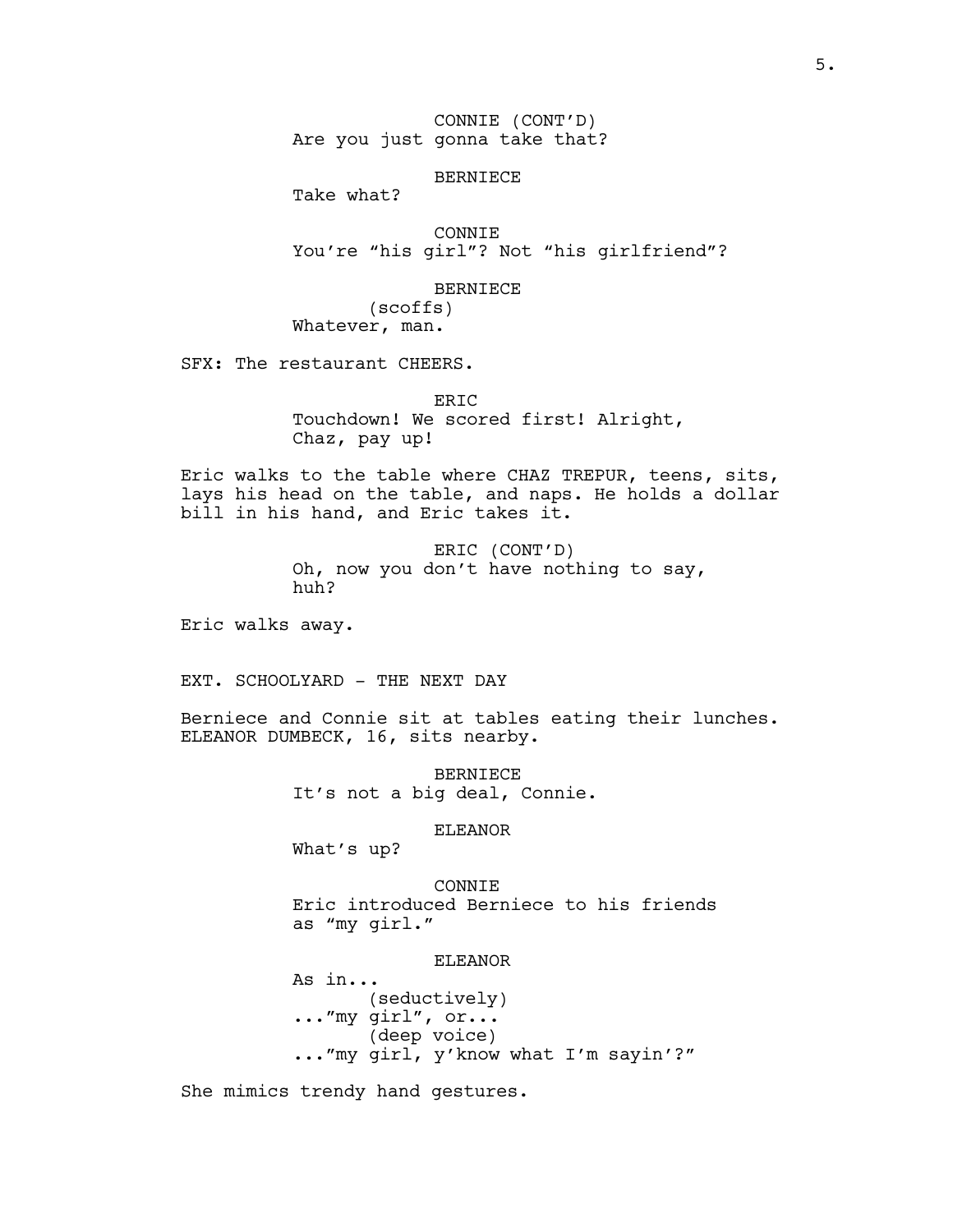BERNIECE I don't know. We were in front of his boys.

CONNIE That's all I'm saying!

Eleanor's half-sister, SHANA JONES, 17, sits next to them.

> SHANA Ladies, it's a beautiful day out! Why ya'll looking so down?

ELEANOR It's about Eric, sis.

Berniece gets up and picks up her tray.

SHANA

(to Berniece) What? Now, I let you have him, but if you hurt my Babycakes in any way...

Berniece stands over her and stares her down.

SHANA (CONT'D) Look, just don't hurt Eric, okay? (with a nervous smile) Grrrl?

She gives Berniece a small tap on the arm. Berniece exits.

INT. SUBS N' SUCH - DAY

Billy approaches the counter where a FEMALE CASHIER stands.

> BILLY Hi, can I see your manager?

FEMALE CASHIER Oh no, is it about the fake nail you found in your sandwich?

Billy looks disgusted.

## BILLY

No, but gimme a new steak sandwich for my troubles, or your ass is grass!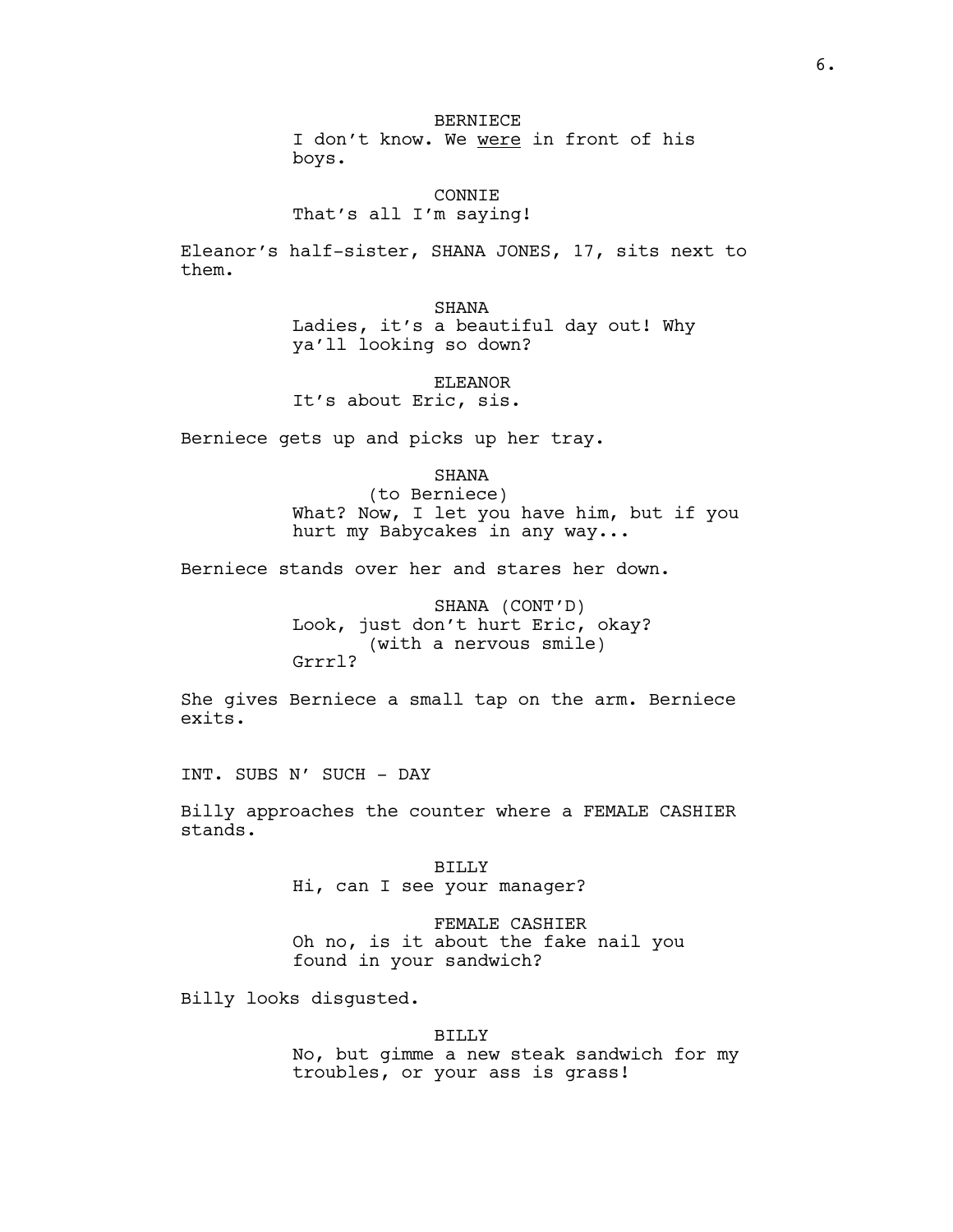# FEMALE CASHIER

Yes sir!

She runs away.

# BILLY

# With fried onions!

SHARON ROSS, the manager and Billy's ex-girlfriend, steps up to the counter.

# SHARON

Billy, what's up?

# BILLY I've been trying to call you.

# SHARON I had a long day. It's real busy.

Billy turns around to see no one in the restaurant except Chaz, who sits down at the table with his head draped over the chair.

SFX: Chaz SNORING.

BILLY Well, I'm here to take you to your doctor's appointment.

SHARON Aw, that's sweet, but my parents are taking me. I'll talk to you later.

Sharon prepares to exit.

BILLY Sharon, you're not blowing me off, are you?

SHARON No, of course not! Now, I have to go. We're in the middle of a lunch rush.

Sharon exits. Billy looks around the restaurant again.

SFX: Billy's phone RINGS.

## BILLY

# (answers)

Hello?

ELEANOR (O.S.) Did you call me?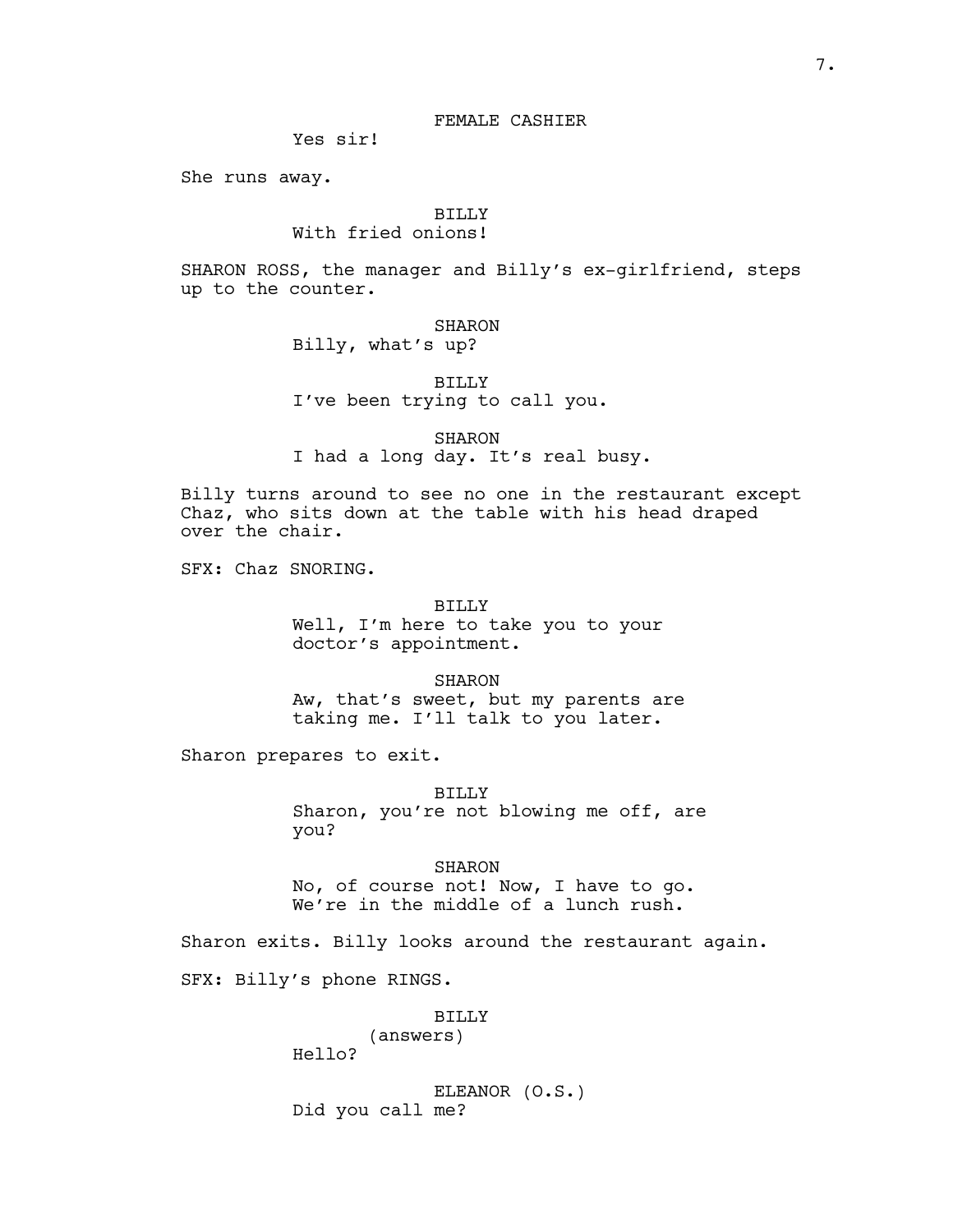BILLY Yeah, Eleanor, it's me. Look, I know I embarrassed you, and I'm sorry.

ELEANOR (O.S.)

Uh huh.

BILLY But I have a lot of things going on, what with the baby on the way. Can we still be friends?

ELEANOR (O.S.) Well, okay. But who is this again?

BILLY (sighs) Goodbye, Eleanor.

Billy hangs up.

INT. NELSON HOUSE - LIVING ROOM - DAY

Eric talks on the phone with Berniece.

ERIC Hey, Berniece, I was just thinking about you.

BERNIECE

Were you?

ERIC Yeah, what's up?

BERNIECE Why did you call me "your girl" at Timmy's Place?

ERIC You are my girl.

BERNIECE I thought I was your girlfriend!

ER<sub>TC</sub>

Yeah?

BERNIECE But you didn't say "girlfriend". You said... (deep voice) (MORE)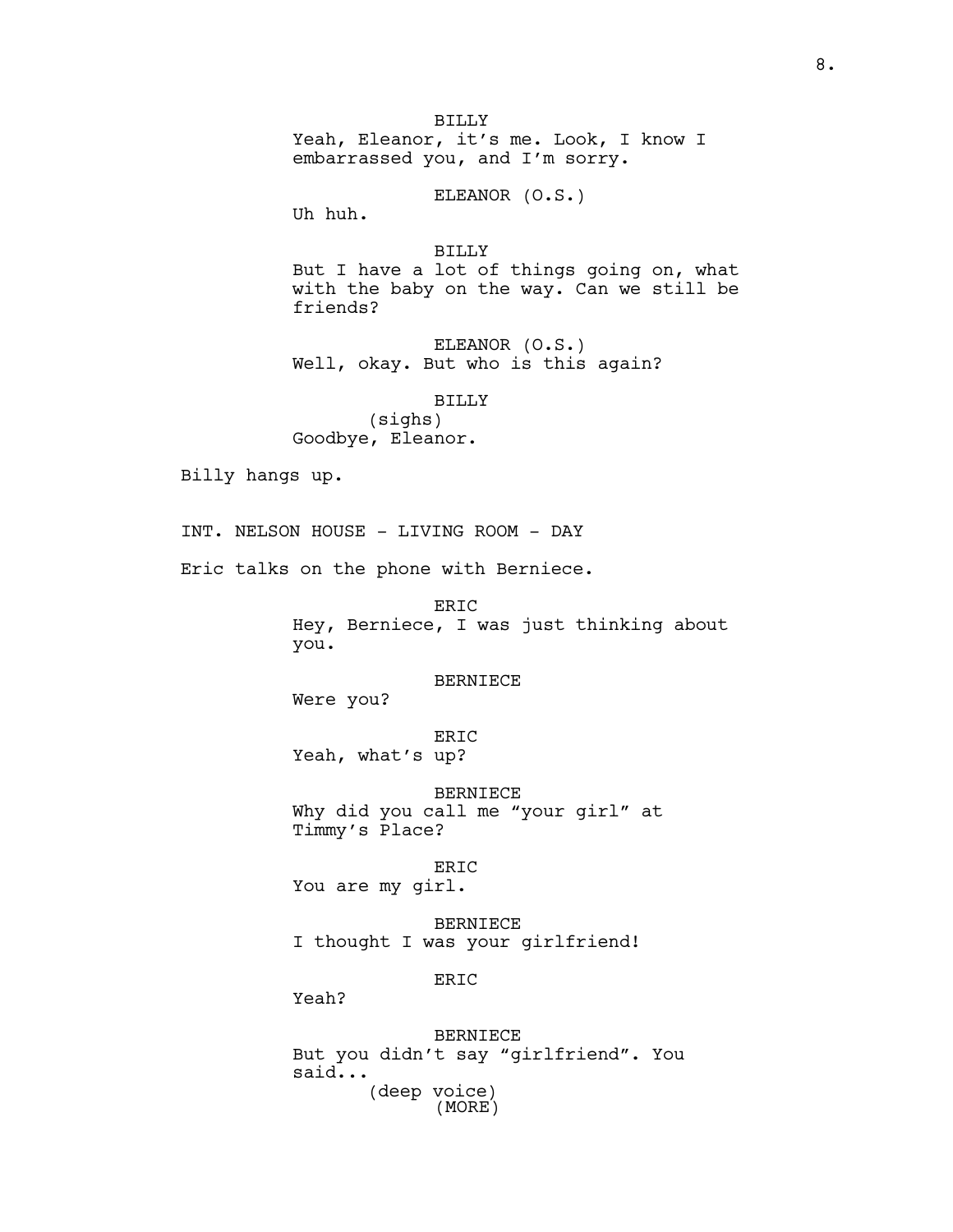## BERNIECE (CONT'D)

"This is my girl, Berniece, y'know what I'm sayin'?"

ERIC I didn't say, "Y'know what I'm sayin'."

# BERNIECE

You know what I'm saying. I'm not good enough to be your girlfriend. I'm only good enough for making out.

```
ERIC
```
Wait, where is all this coming from?

BERNIECE Look, we need to take a break, so you can think about it!

ERIC Are you breaking up with me?

BERNIECE No, I need some time alone, that's all. Bye!

Berniece hangs up.

# ERIC

What the...?

Billy enters the house.

# BILLY

(dejected)

Hey.

He plops down on the couch next to Eric. Matt and Rhonda enter the living room.

# MATT

(to Rhonda) Will you slow down? I was just kidding what I said.

## RHONDA

Sex, sex, sex is all you men ever think about!

MATT Well, it'll be nice if I could get some once in a while!

ERIC

Kids in room.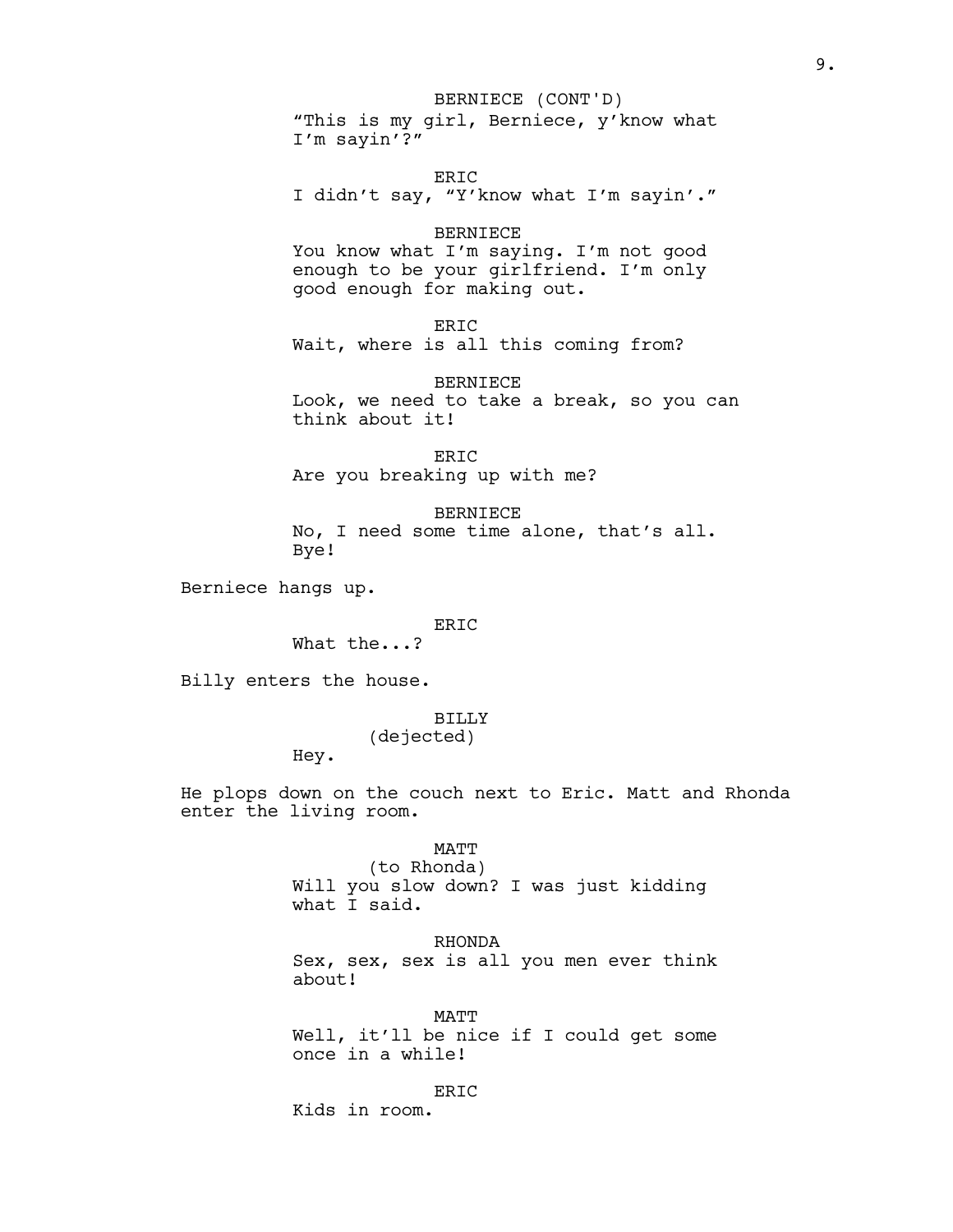MATT (to Eric) Good point. Get out.

RHONDA (to Matt) Treat me like a lady once in a while, and we'll see!

MATT (to the boys) What's the matter with you guys?

ERIC My girlfriend won't talk to me.

BILLY And Sharon won't talk to me.

MATT Well, count your blessings!

Rhonda looks at Matt in shock.

INT. NELSON HOUSE - LIVING ROOM - NIGHT

Matt lies on the couch with a pillow and a blanket. Eric and Billy stand over him.

> BILLY Matt, I'm so glad our love lives can't compare to yours.

ERIC Yeah, is this what I have to look forward to when I get married?

Matt lifts his head up and looks around.

MATT What, you guys are trying to have me sleep on the lawn? Get out of here!

The boys chuckle and leave. Matt fidgets in his blanket.

INT. SUBS N' SUCH - DAY

Matt enters the restaurant and approaches Sharon cleaning a table.

> SHARON Mr. James! What are you doing here?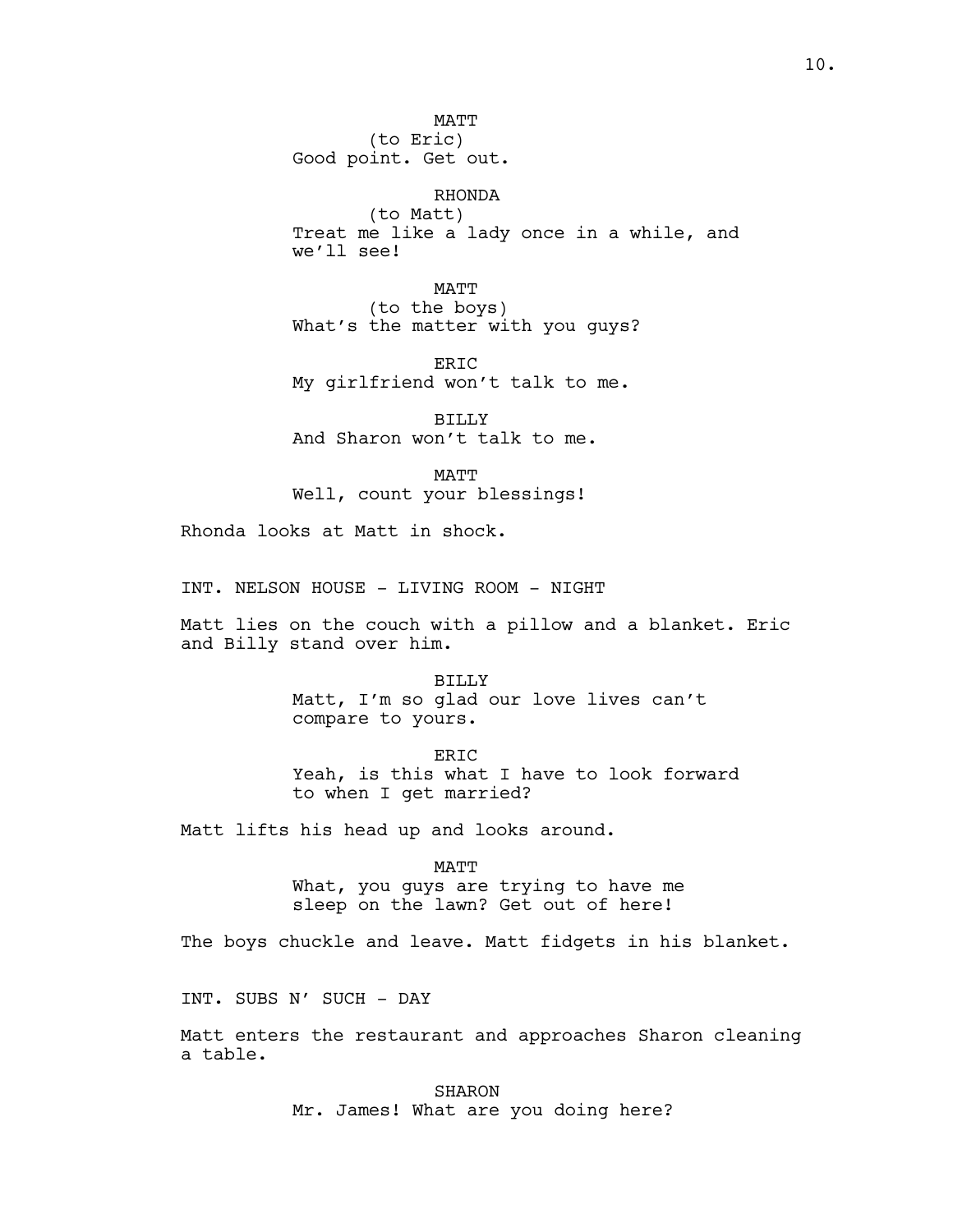MATT Just driving around and decided to stop by.

SHARON 90 minutes from home?

MATT Yeah. Do you think we can talk for a minute?

SHARON We have to walk and talk.

MATT Here, let me get that. You don't wanna hurt yourself or your child.

Matt takes a tray of plates from Sharon, as she hurries from table to table.

> MATT (CONT'D) Okay, slow down.

SHARON Mr. James, I'm really busy.

An OLD LADY approaches them.

OLD LADY Excuse me, but I have a question about the gluten-free options.

SHARON Yes, ma'am. The cashier can help you up front.

OLD LADY She didn't know, so she directed me to you.

Matt and Sharon continue to walk and talk.

MATT Okay, I know you're in a predicament, but I come in peace.

SHARON Did Billy send you?

MATT No, he doesn't even know I'm here. You know, he only wants to help you.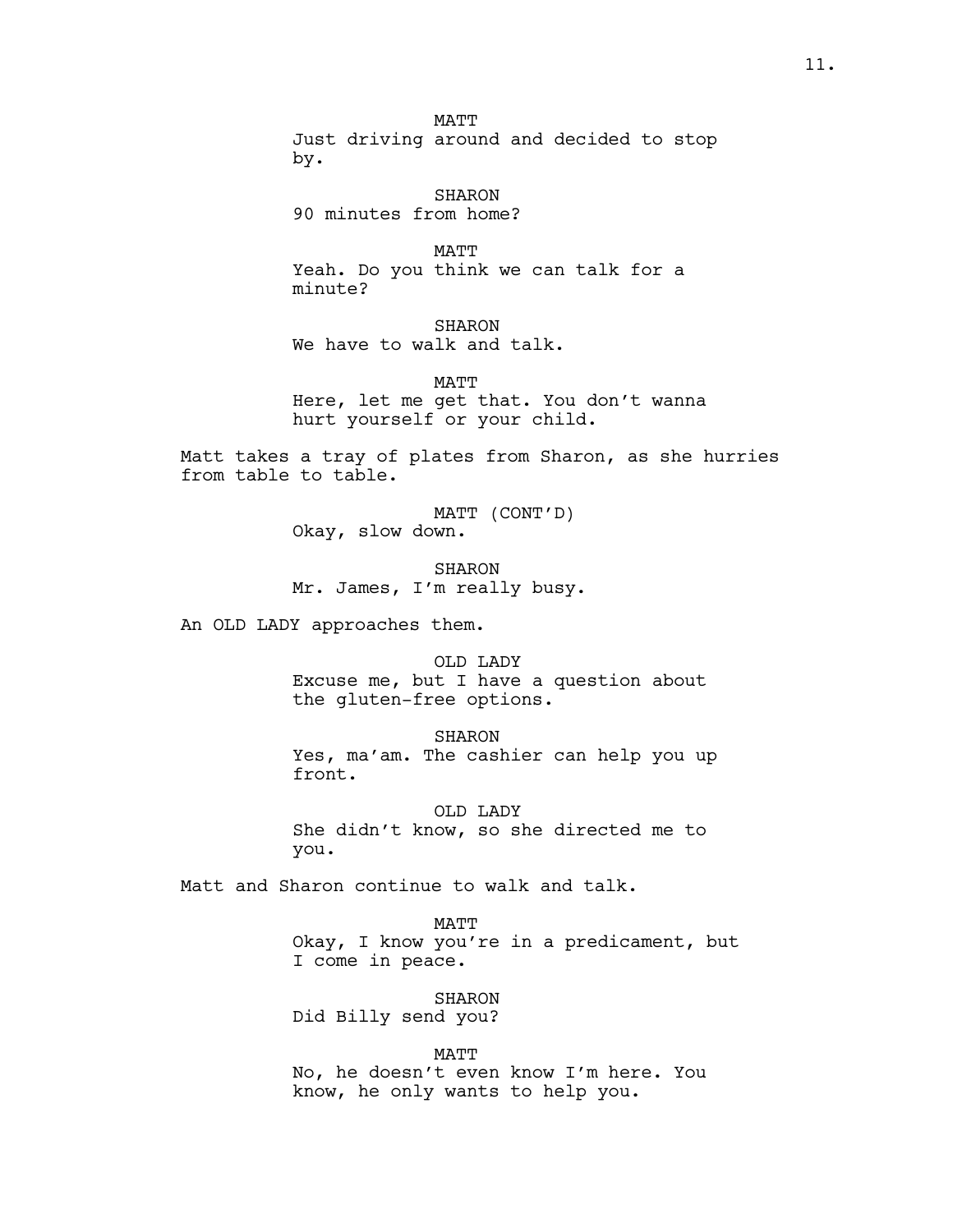The old lady returns.

OLD LADY What is gluten, anyway? And how does it taste?

MATT (to the old lady) Just a minute, lady.

Matt and Sharon continue walking.

MATT (CONT'D) Sharon, all pregnant women need help every now and then.

A rotund lady walks past them.

MATT (CONT'D) (points to her) Even this pregnant lady, I'm sure!

SFX: The lady SLAPS him and walks away.

MATT (CONT'D) Or, "not-pregnant lady"?

SHARON My family will give me all the help I need!

MATT You know, Billy wants to be part of that family.

SHARON Well, maybe I don't want him to be!

Sharon walks away.

# MATT

What?

The old lady approaches Matt.

OLD LADY If you're gonna continue to be rude to me, I'm gonna talk to your manager!

MATT Lady, I don't work here!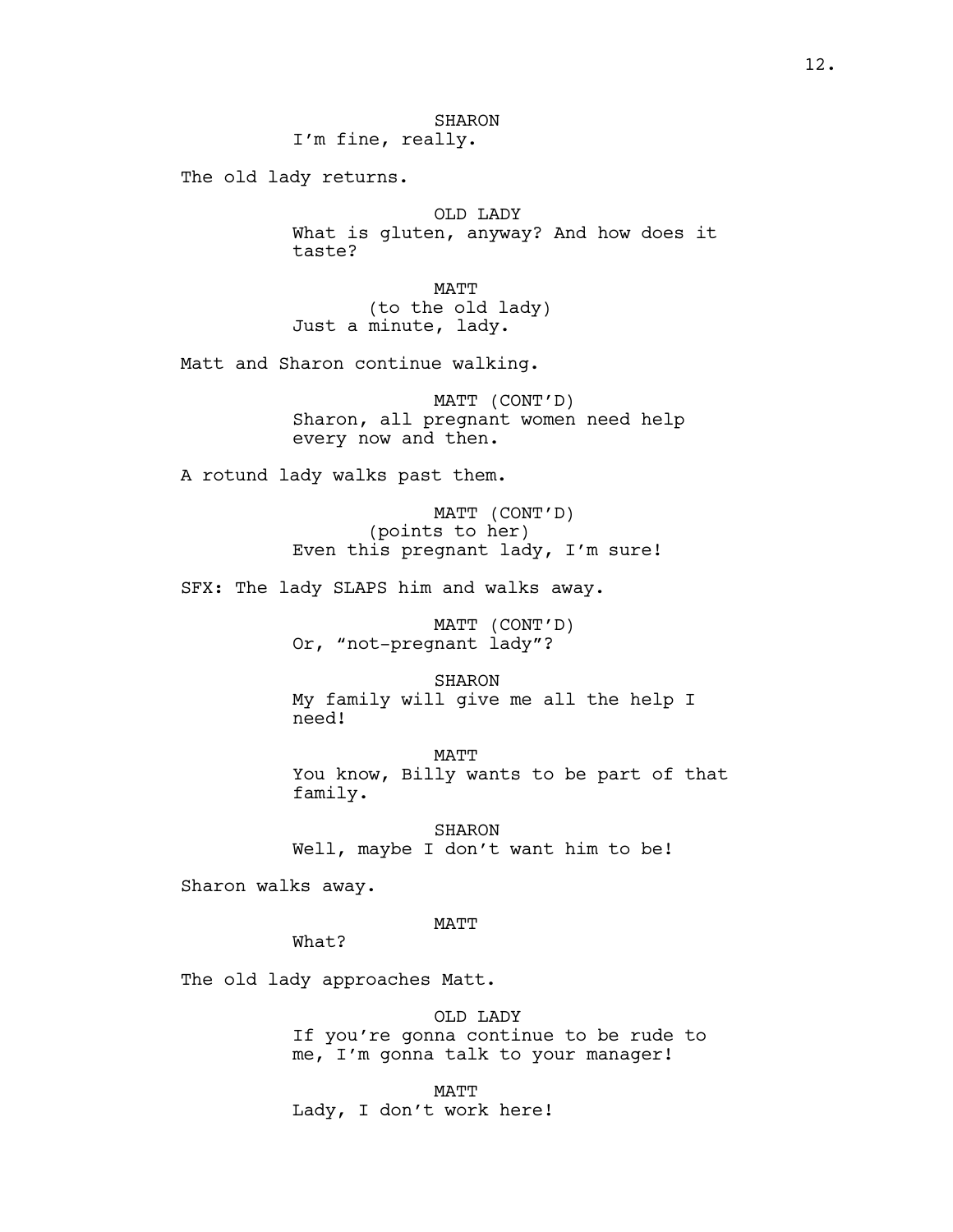# OLD LADY (scoffs) Yeah, not with that attitude!

Matt looks back in Sharon's direction.

INT. NELSON HOUSE - GARAGE - DAY

Eric kneels underneath the old, grand piano, and tries to tune it. Berniece enters.

BERNIECE

You wanted to see me?

Eric gets up.

## ERIC

Berniece, I wasn't trying to hurt your feelings. I really like you, and I'm not usually thinking about titles.

# BERNIECE

Mmm hmm.

ERIC But I will call you my *girlfriend*, no matter where we go and who we meet.

BERNIECE Well, okay. And I'll call you my boyfriend.

They both kiss and hug.

ERIC Let's go watch some TV.

BERNIECE

Okay. You know, I met your family, but you never met my father yet.

# ERIC

Oh no?

BERNIECE Yeah, you should really meet him soon.

ERIC

O...kay. Sure.

They both walk into the living room. Berniece sits on the couch. Eric hesitates.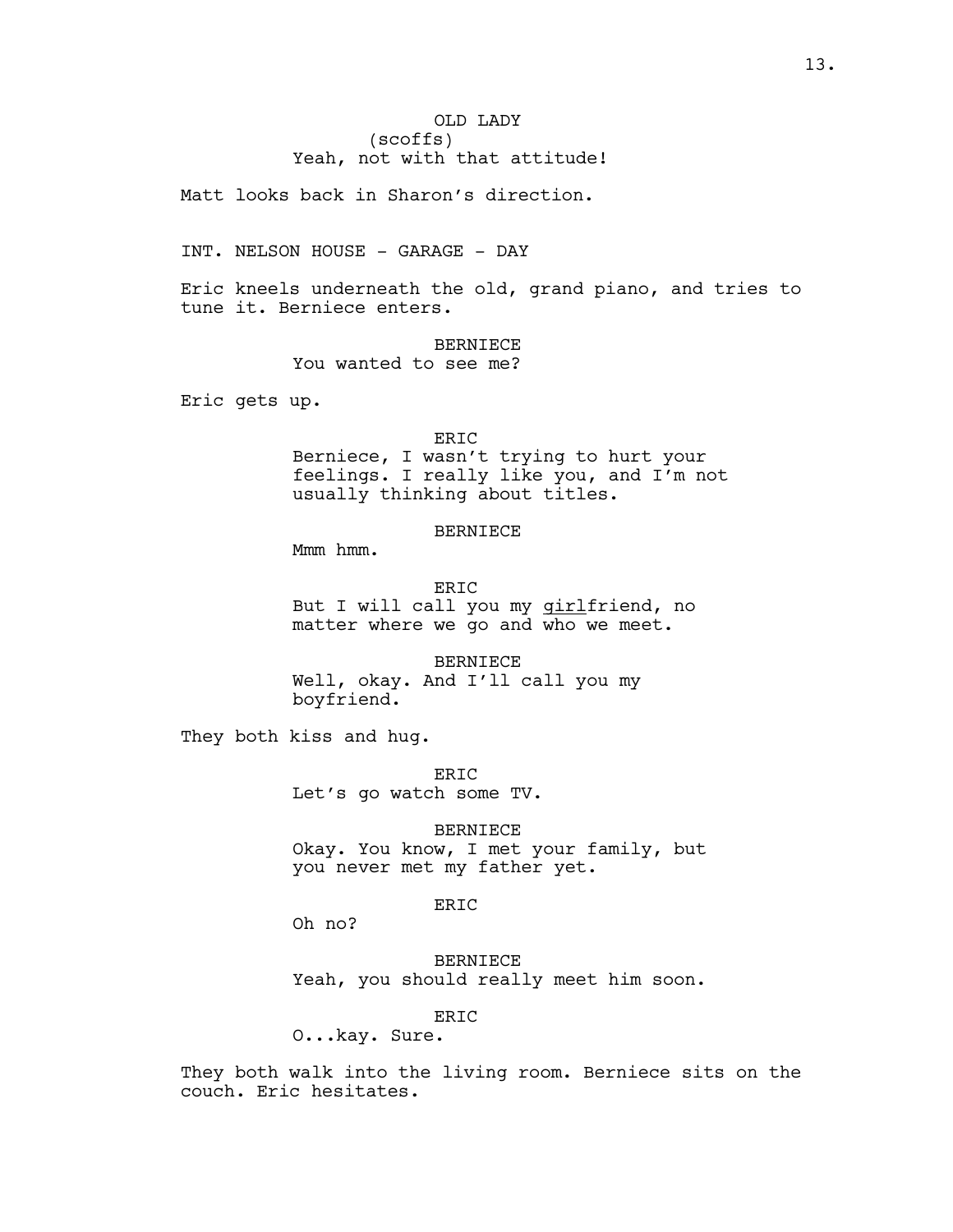BERNIECE Aren't you gonna sit down?

ERIC Oh yeah. It's just that you're sitting in my spot.

BERNIECE Aw, come on. Just sit next to me.

ERIC

Okay.

He sits down next to Berniece.

ERIC (CONT'D) Why don't we switch?

BERNIECE What's the big deal?

ERIC The big deal is that it's my spot. I always sit here when I watch TV.

BERNIECE Okay, if it's that serious to you, fine.

She gets up and switches with Eric.

BERNIECE (CONT'D) You would think you'd be more friendly to your guests.

ERIC You're not a guest! You're my girl!

BERNIECE Oh, there you go with the "girl" again!

ERIC You know what? You should go.

He gets up and opens the front door.

BERNIECE

What?

ERIC You heard me! Out! Now!

BERNIECE

Fine, then!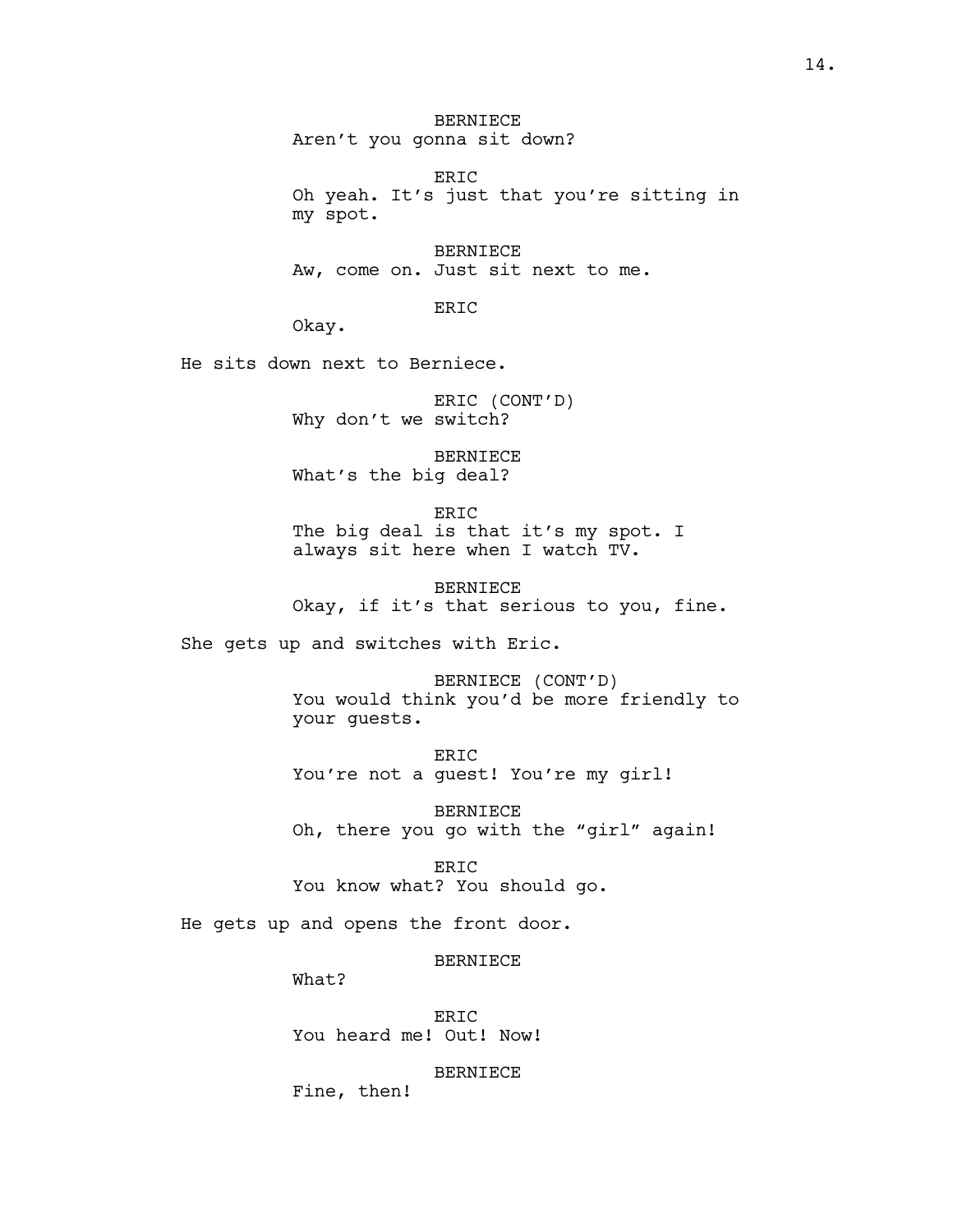ERIC Yeah, fine!

Berniece marches out of the house. Eric slams the door. Rhonda enters the living room.

> RHONDA Eric, why are you slamming my door?

ERIC Sorry, Mom. Berniece was trippin', so I sent her home.

RHONDA

Yeah, I heard. She sat in your seat. Nothin' but trouble, I tell ya!

ERIC No, it's the principle of it. She wants me to change, and I'm not down with that!

RHONDA Are you sure that's it, Eric?

ER<sub>IC</sub> Yeah, what else would it be?

RHONDA Why don't you think about it for a bit?

She kisses Eric on the cheek and exits. Eric sits back down in his spot. He shifts around.

> ERIC Great, now she messed up my groove! It's all warm and everything!

EXT. SHARON'S APARTMENT - DAY

Billy knocks on Sharon's door.

BILLY Come on, Sharon, your job said you were here.

Sharon opens the door.

SHARON

My god, I see more of you and your family than when we were dating!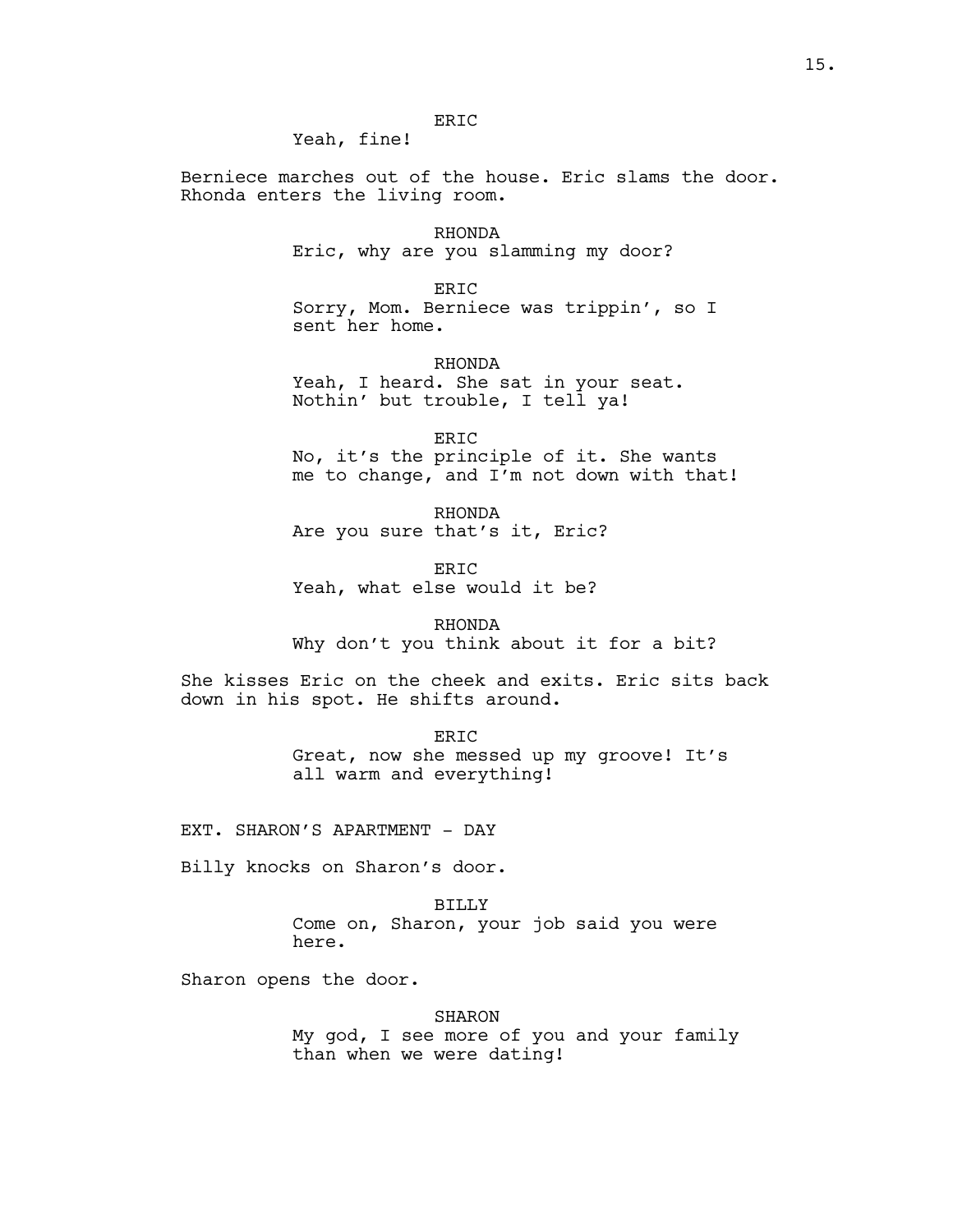BILLY Yeah, speaking of my family, Matt told me what you said.

SHARON Look, I didn't mean anything by it.

BILLY You're trying to keep me from my baby!

SHARON I don't want to, but we have history!

BILLY It didn't have to be that way. You left me, remember?

# SHARON

You put me on the spot with that proposal in front of everybody! We never talked about marriage before! Do you even love me?

BILLY Yeah, I love...the idea of love.

# SHARON

See?

# BILLY

Okay, fine. But we're gonna have a baby now, and I'm missing everything. Like, what are your cravings? Are we having a boy or a girl?

The FETUS inside of Sharon's belly speaks telepathically.

FETUS

(in a male voice) Wouldn't you like to know?

# SHARON

Billy, you're not missing much, believe me. I had to call in sick just to take a nap.

BILLY Look, my father was hardly there for me. I don't wanna be like him.

SHARON Can you give me some time, at least?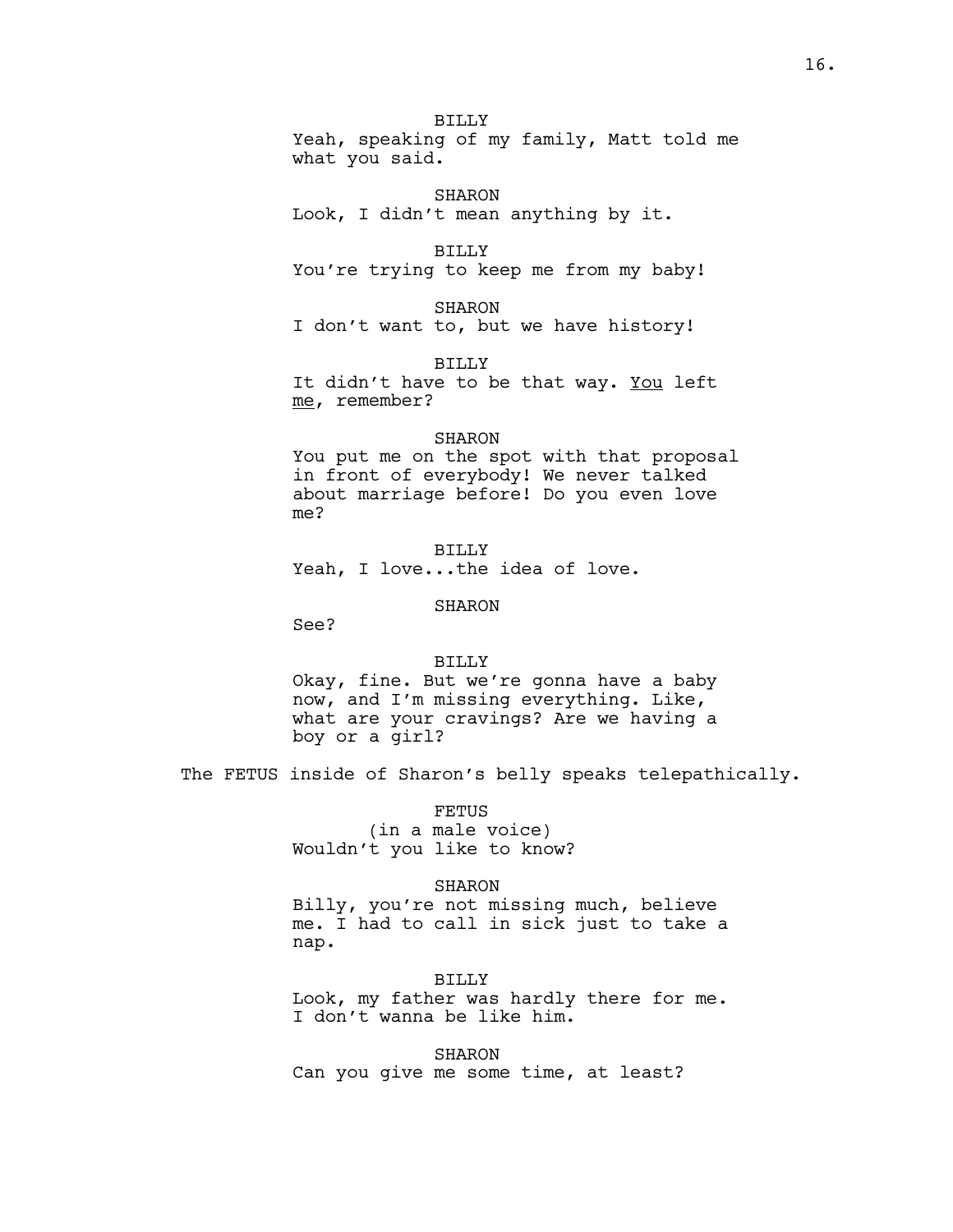BILLY Fine. Call me later.

Billy prepares to leave.

SHARON (sniffs) Billy, did you eat some pizza?

BILLY Yeah, a few hours ago, at Timmy's.

He leaves.

FETUS

Mmmm, pizza!

SHARON Man, I could go for some Timmy's right now!

FETUS Road trip, road trip, road trip...

SHARON (calls after Billy) Hey, Billy, wait up!

FETUS

Yes!

EXT. DR. SYD'S OFFICE - DAY

Sharon walks in the outdoor office of DR. SYD the mole. She approaches the desk of OLIVER the duck, who wears reading glasses and types on a typewriter.

> SHARON Hi, I got a referral to see Dr. Syd.

Oliver speaks telepathically, just like the fetus.

OLIVER He's with a client, but here's some paperwork to fill out.

He hands Sharon some papers. Sharon sits in a chair next to his desk. Oliver begins to eat some pizza on his desk.

> SHARON Dang, does everyone eat pizza in Milwaukee?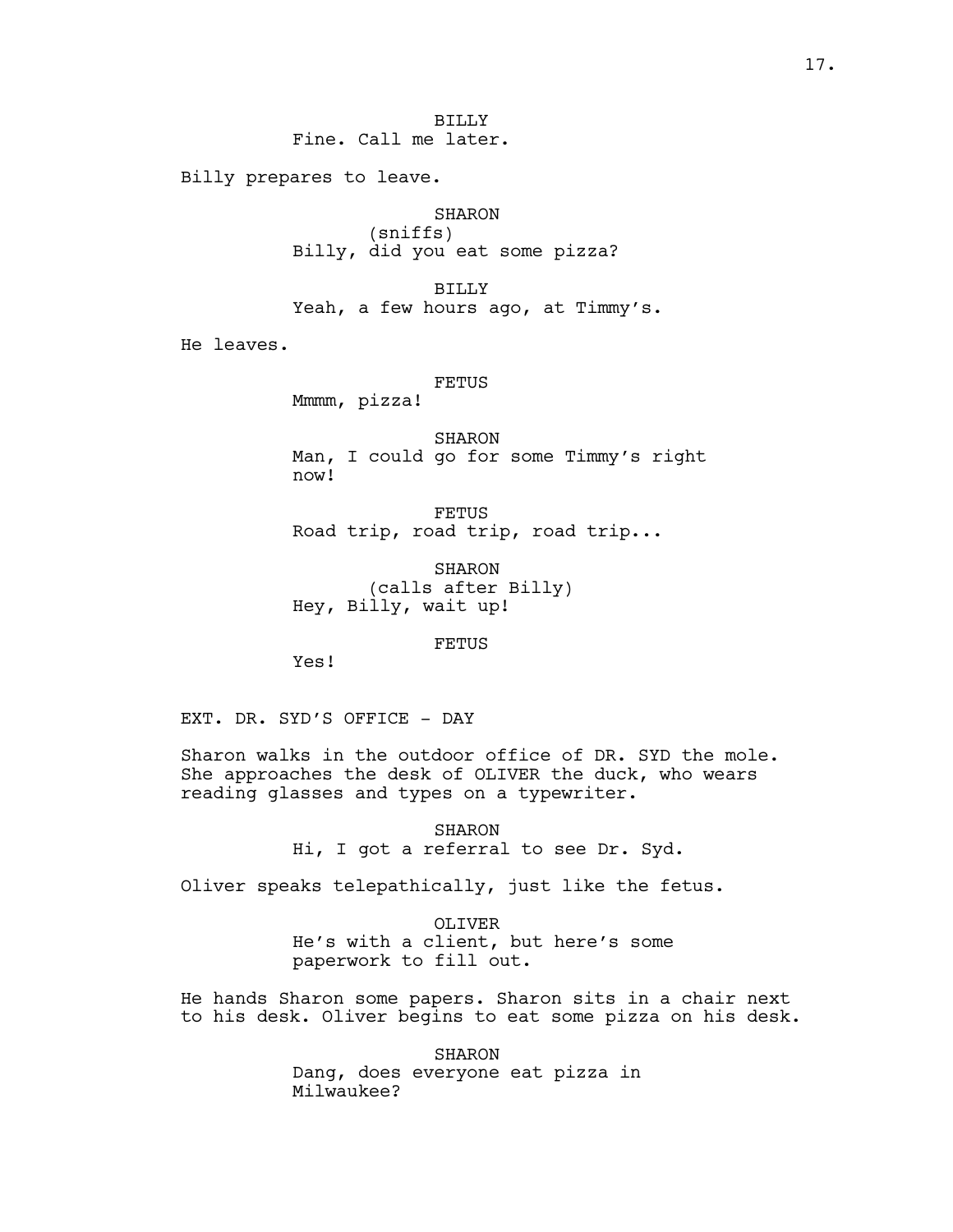## OLIVER

Mmm mmm!

Oliver and the fetus strike up a conversation, while Sharon writes.

FETUS

Hey, buddy, why don't you pass some over here?

OLIVER

This is my lunch, man!

(smacks)

FETUS

I know what a lunch is! I had three of them today!

#### OLIVER

Get your mom to run by Timmy's. And tell her to mention to Timmy that his son's duck sent you.

FETUS

Hey, good idea! Thanks. Is everybody out there as nice as you?

# OLIVER

Most are, but you know, this is the north side. After certain times of the night, you might wanna stay inside.

#### FETUS

I'm talking about my mom's ex. He's from here, right?

#### OLIVER

Yeah. I don't know Billy too well, but if he's anything like his brother...wait, that's not a good selling point.

#### FETUS

Well, from what I've heard, he seems cool.

OLIVER He can't be too bad. He made you.

# FETUS

Did he?

Oliver's eyes open wide.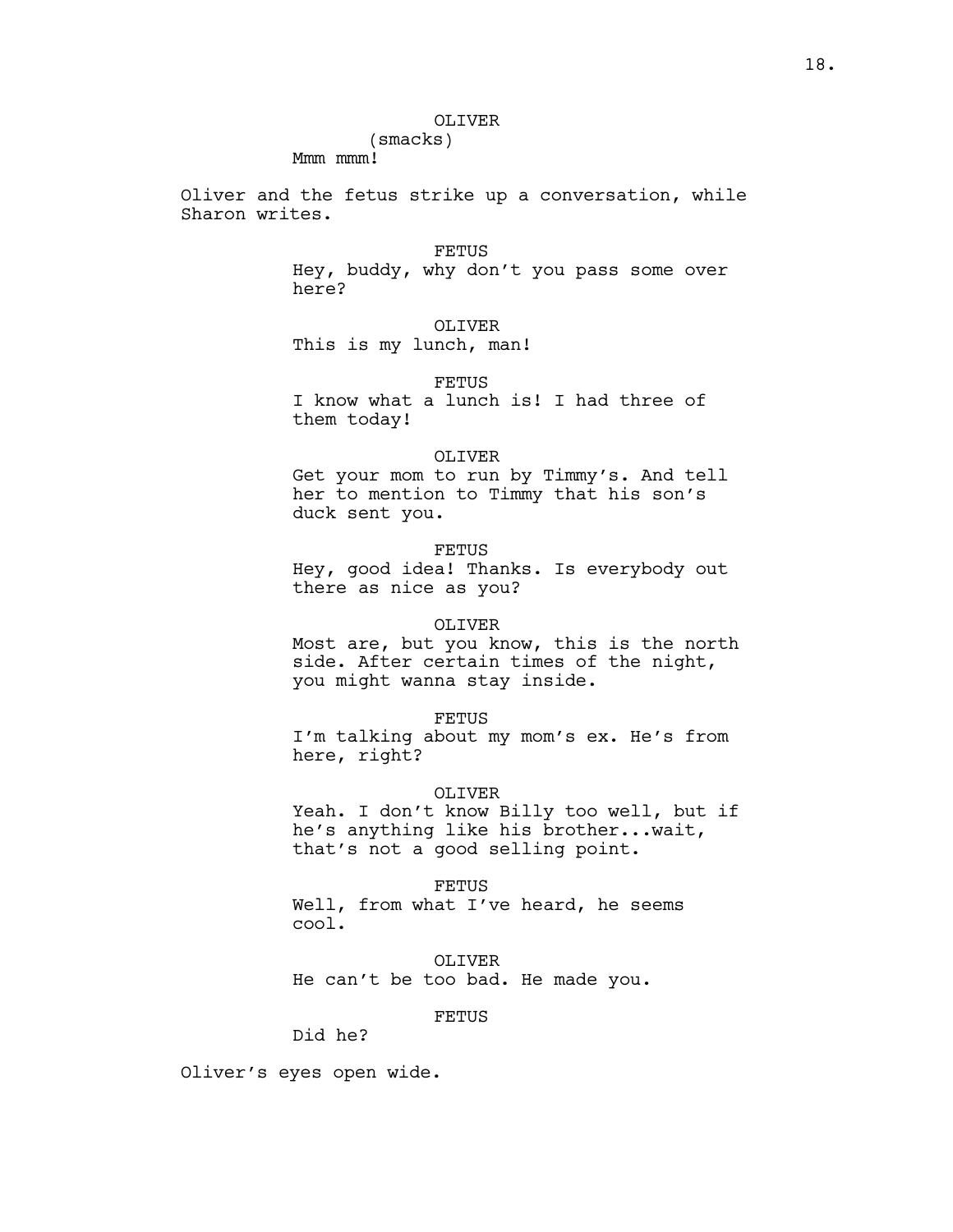FETUS (CONT'D) I'm just kidding! Man, I wish I could see your face!

OLIVER Whatever. But don't worry. Me, Timmy, and his son live right above the diner, so you'll be seeing a lot of me. I'll look out for ya.

# FETUS

Thanks.

Eric lays in a hammock in front of Dr. Syd, who sits on a rock and scribbles on a notepad.

> ERIC Doc, I just snapped at my girlfriend. She's trying to get me to change.

SFX: Dr. Syd SCRIBBLES.

ERIC (CONT'D) I do like her, but maybe I'm a little scared. Who knows, maybe she is, too.

SFX: More SCRIBBLING.

ERIC (CONT'D) Yeah, that's it! I better go and talk to her! Thanks, Doc! You always know what to say!

Eric gets up and approaches Sharon.

ERIC (CONT'D) Sharon, you're here for the doc, too?

SHARON I was, but suddenly, I feel a lot better. I wanna go talk to your brother. Come on.

Eric and Sharon start to exit.

OLIVER (calling out) Does that mean we won't get paid?

FETUS (O.S.) I'll talk to her!

Oliver walks over to Dr. Syd.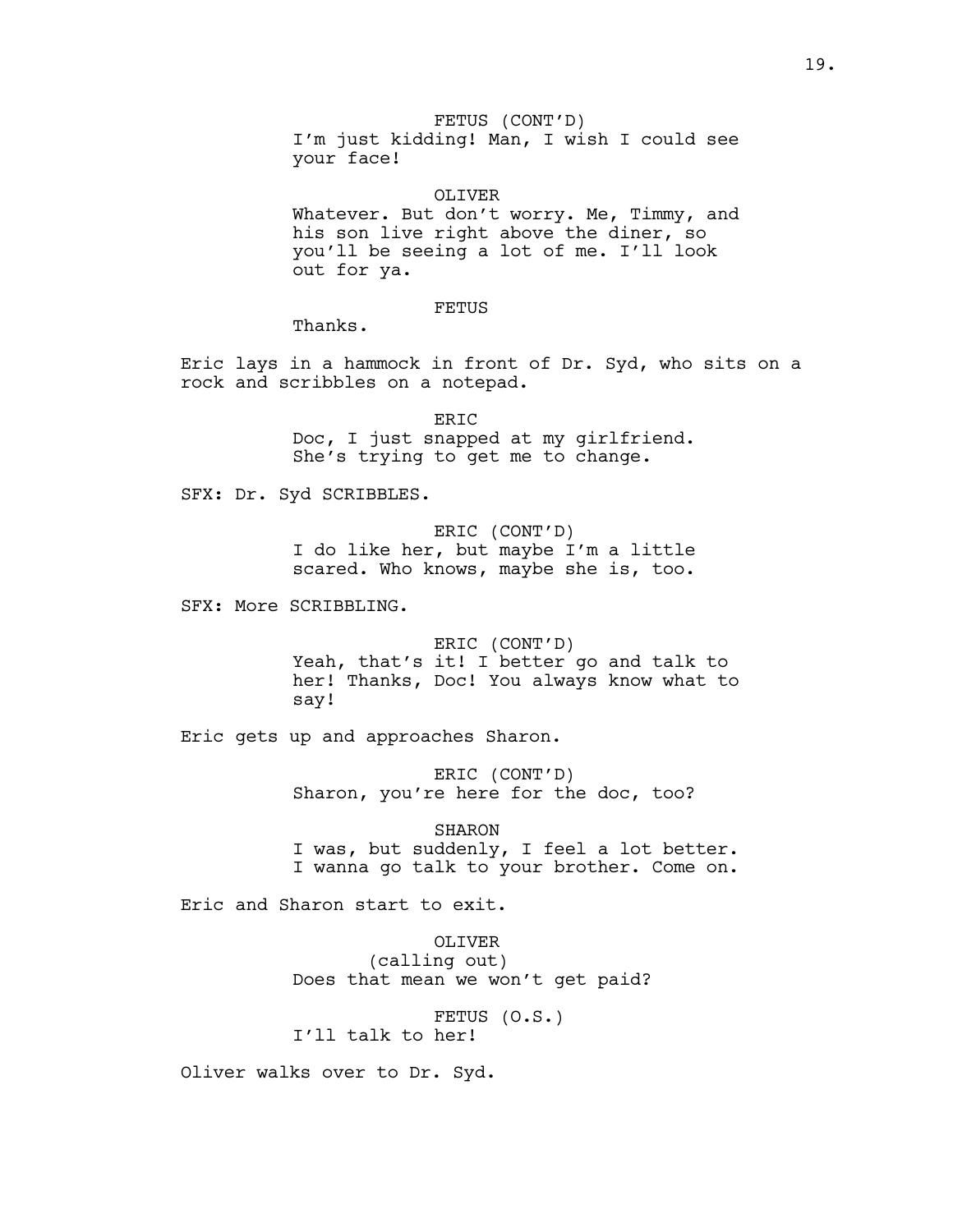Dr. Syd hands it to him.

OLIVER (CONT'D) (reads) "The problem that you are having stems from a society of confusion, hate, and inferiority."

The background around Oliver goes dark. A spotlight shines on Oliver as he steps up.

SFX: Melancholy music BUILDS.

OLIVER (CONT'D) (continues reading) "We as a society must find the passion within ourselves to befriend the other man. Only then can we..." Hey, there's a copyright date here! This is from a magazine!

The spotlight disappears, and the background goes back to normal.

SFX: Music stops. Dr. Syd SQUEAKS.

OLIVER (CONT'D) Turn the page?

Oliver flips the page over.

OLIVER (CONT'D) Scribble lines. That's more like it.

He hands the notepad back to Dr. Syd.

INT. NELSON HOUSE - LIVING ROOM - LATER

Billy and Sharon sit on the couches opposite each other.

BILLY

Sharon, we may not like each other anymore, but we love our baby. I'm sure there's a way to coexist for him...or her.

SHARON That's fine. And let me know the next time you drive up here. We can keep driving up here together.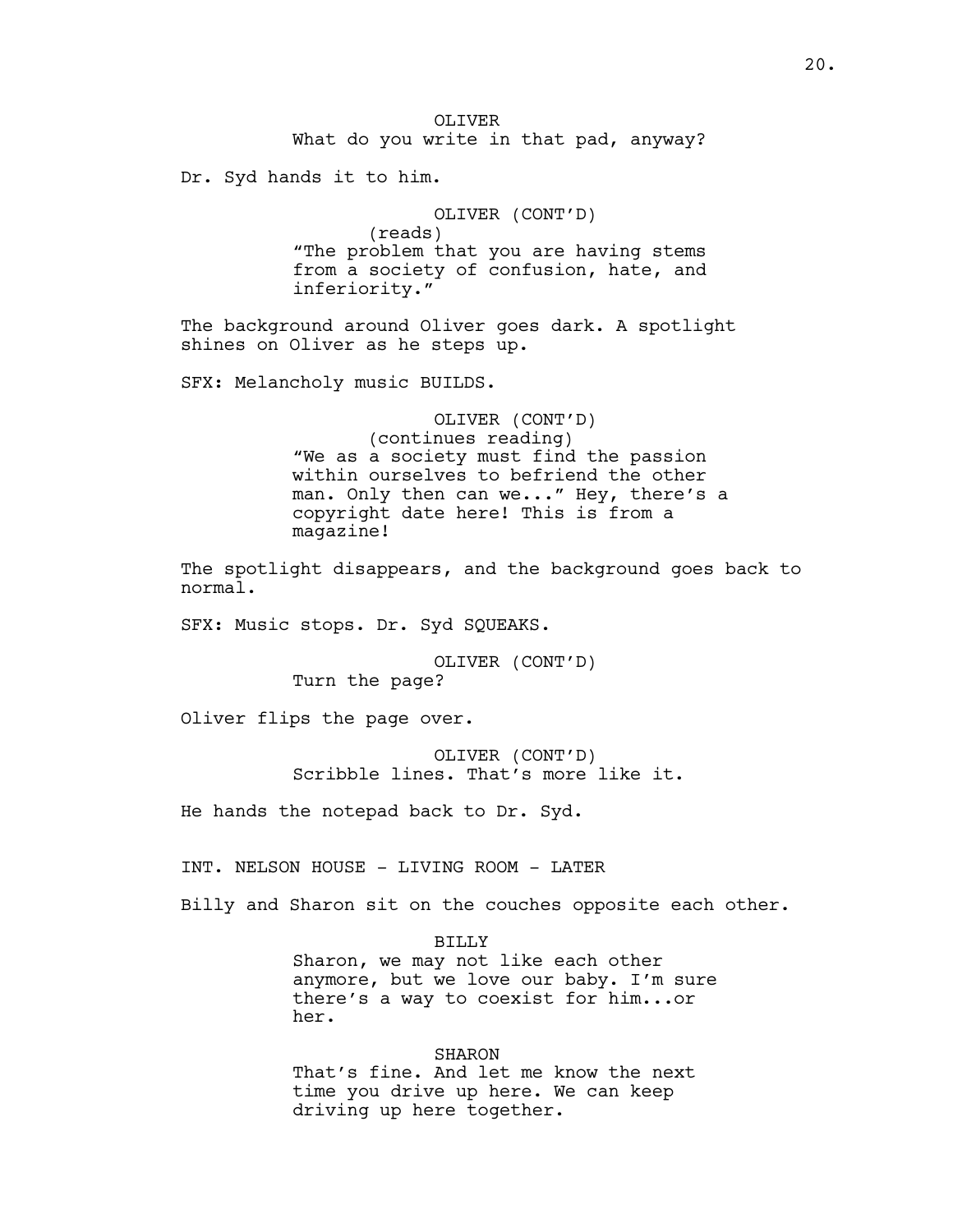BILLY What about doctor's appointments and Lamaze class? I want to do that stuff, too.

## SHARON

You can start by taking me to Timmy's. I keep having a craving for it!

BILLY

Ugh. You must be preggo.

FETUS Make sure you get it with extra yogurt and pickles this time!

They both walk out the front door as Berniece walks in. They greet each other. Eric enters from upstairs.

ERIC

Hey, Berniece.

## BERNIECE

(sighs) I'm here for the hat trick!

ERIC

Look, I'm sorry.

#### BERNIECE

(pause) I am, too.

ERIC Why don't we just start over?

BERNIECE

I'm cool with that.

Rhonda and Matt enter from the kitchen.

#### MATT

Alright, looks like our kids' lives are back in order.

RHONDA Everything good?

ERIC Yeah, me and Berniece are gonna take it slow.